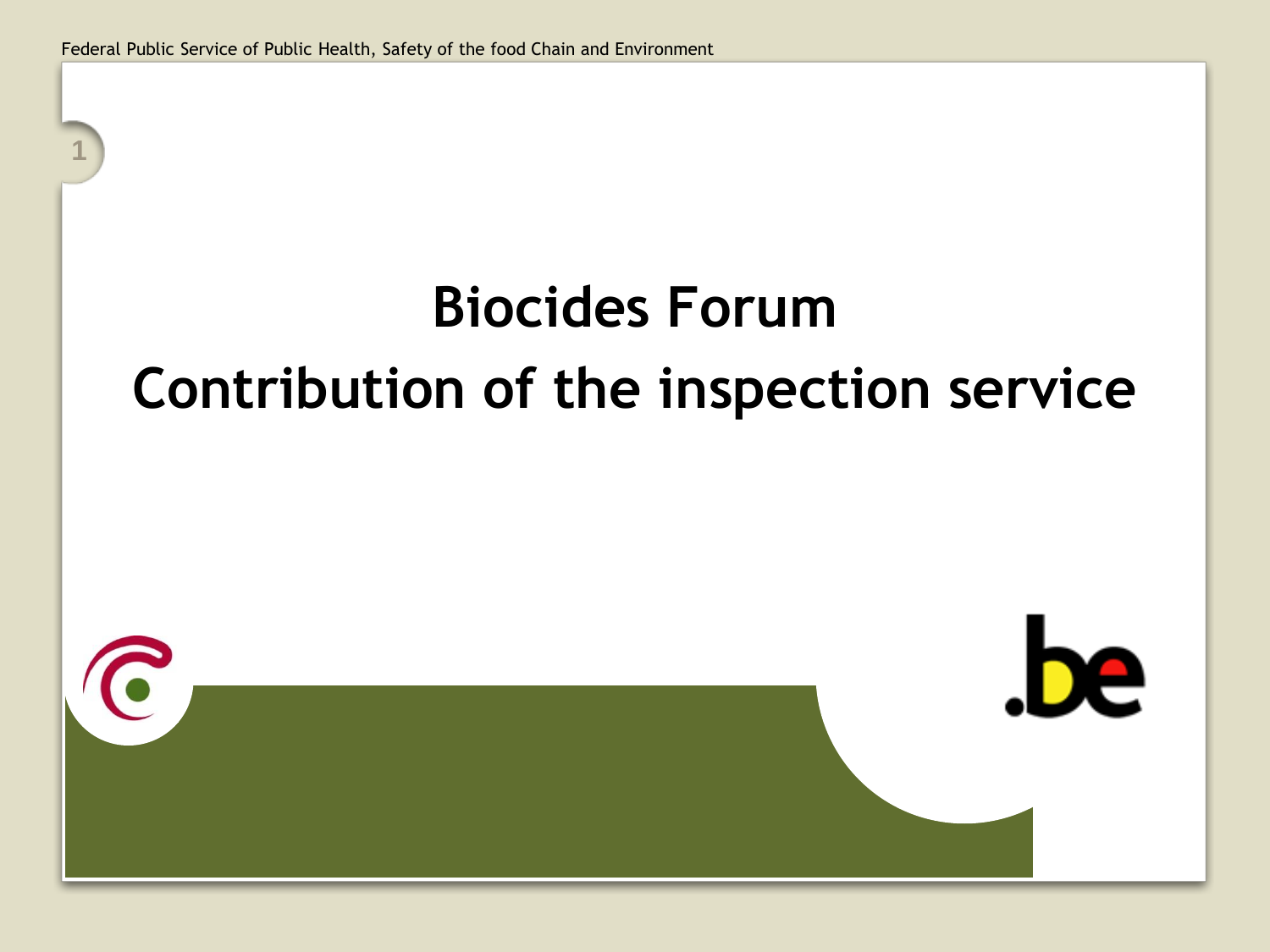## **<sup>2</sup>** FPS PH FCS E – DG 5 – Inspection

- **1. Introduction**
- **2. Missions of the inspection service**
- **3. Staff**
- **4. Section Biocides/Product Norms Act**
	- a. Mean missions
	- b. Elaboration of the yearly inspection plan
	- c. Control on biocides
	- d. Control and sanctions
	- e. Overview of the biocides campaigns already performed
- **5. End of the presentation**



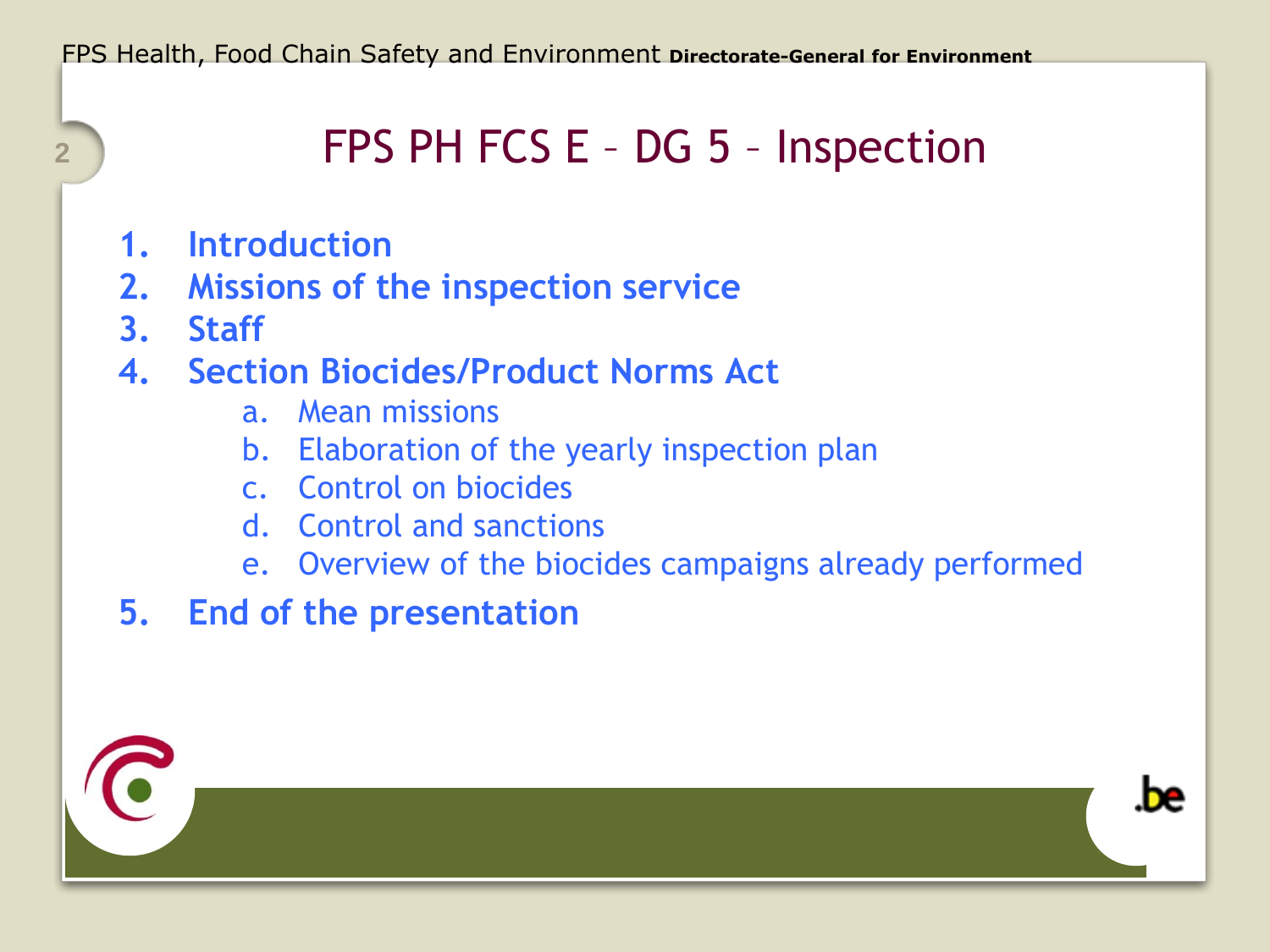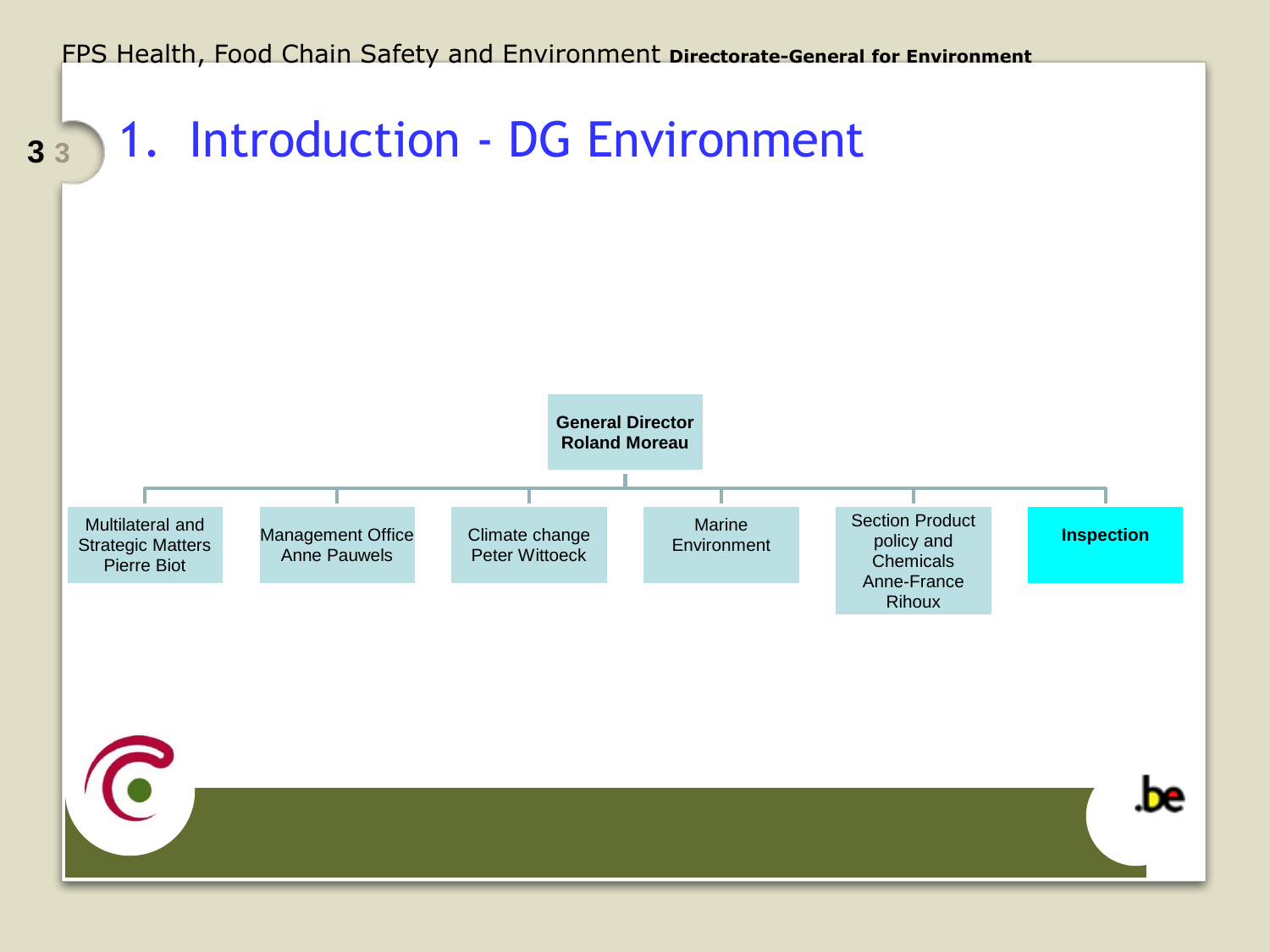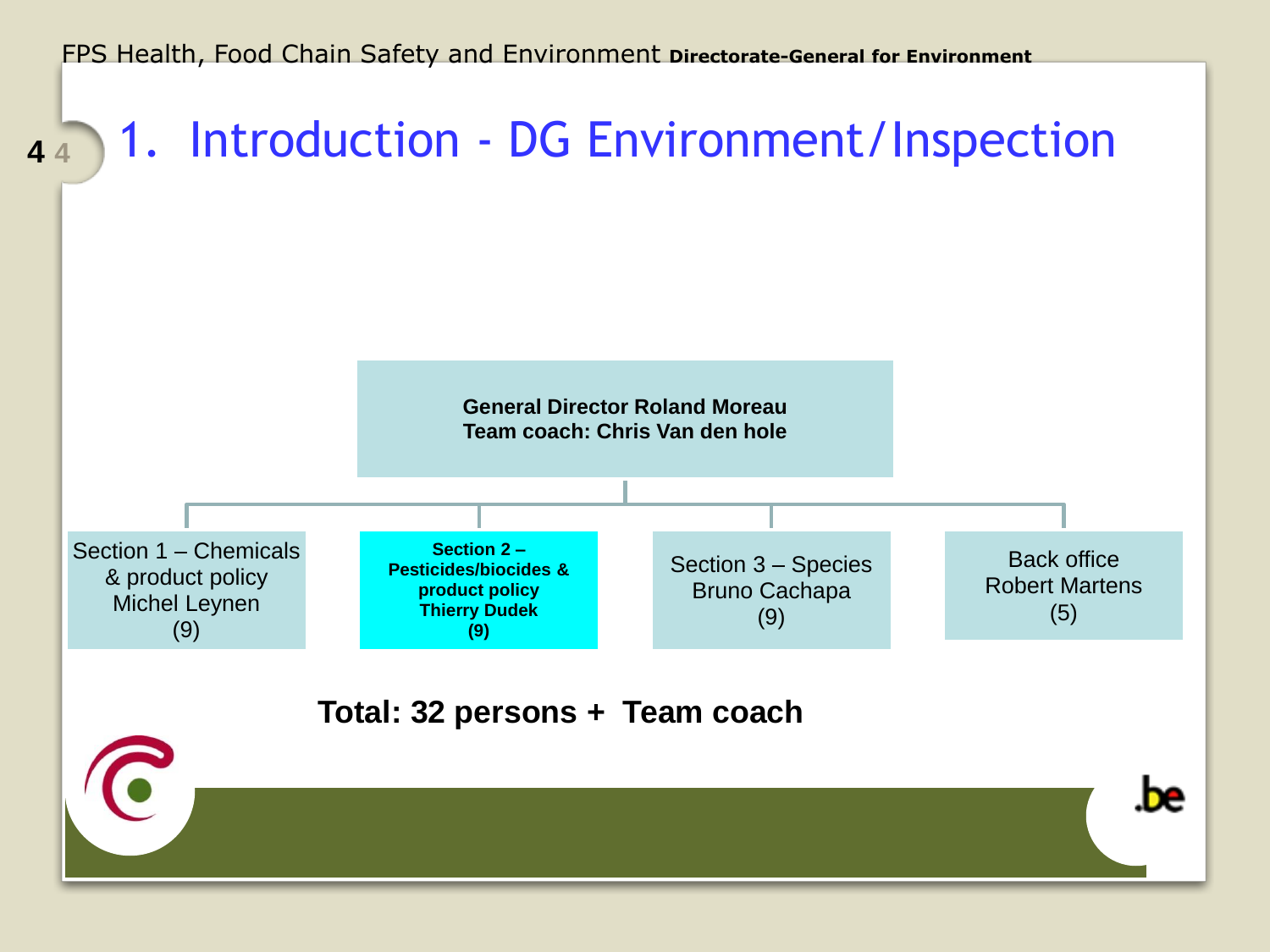## **<sup>5</sup>** 2. Missions of the inspection service

Enforcement of the Product Norms Act and its executive decrees (> 70 decrees and 15 European Regulations)

- Enforcement "dangerous substances and preparations" (REACH, CLP, RoHS, diverse ADCO (eco-design, tires..), CLEEN….)
- Enforcement on the use/sale of pesticides and biocides in the different "(non) food sectors"
- Monitoring of "De Paardenmarkt", an ammunition dumping site from W.W.1 before the Belgian coast

he.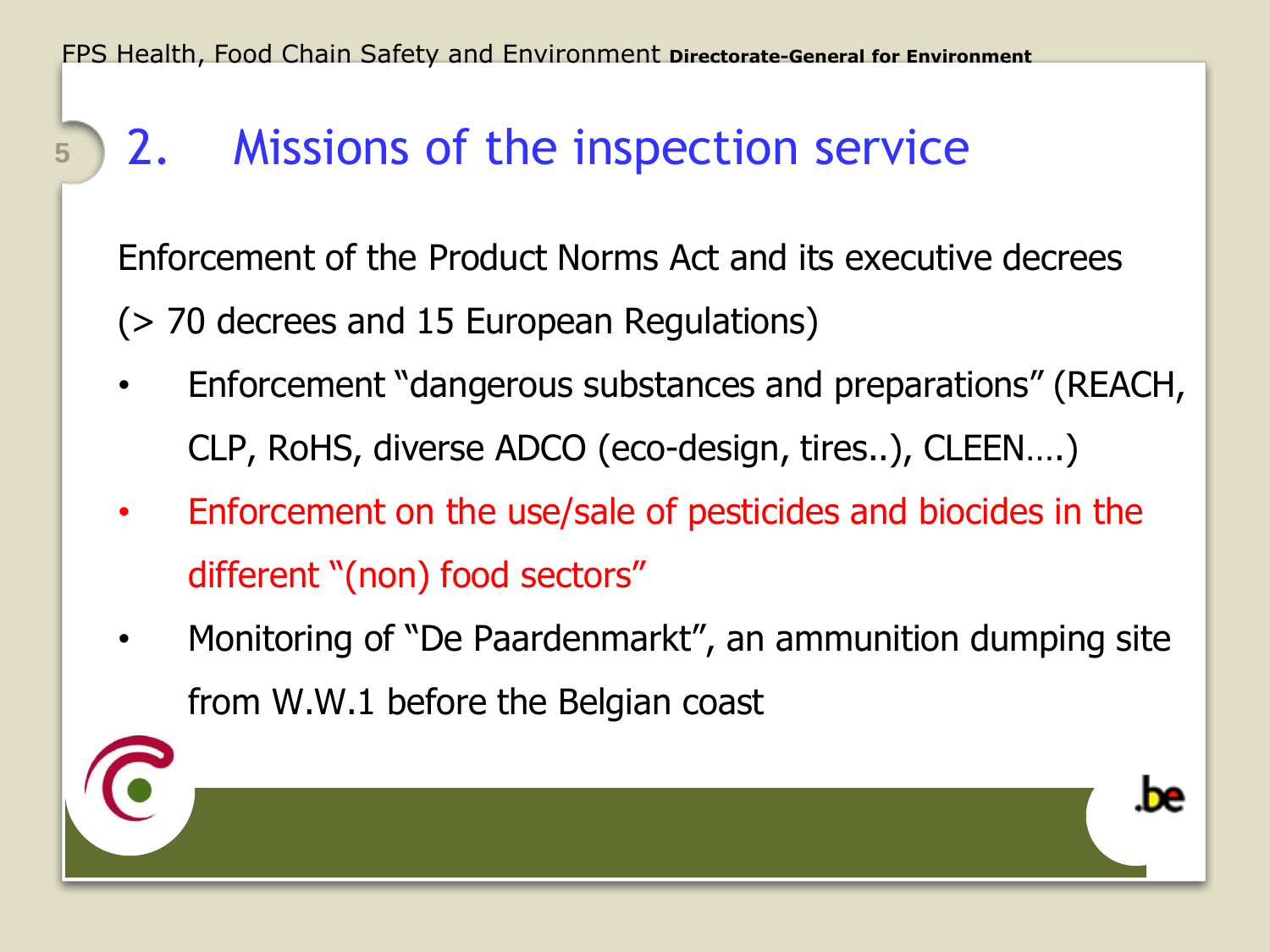**<sup>6</sup>** 3. Staff

- 1 Team coach
- 4 section coordinators
- 24 people in external services + 4 people in internal service
- Total : 9 "Technical experts" for the enforcement concerning use/sale of pesticides and biocides



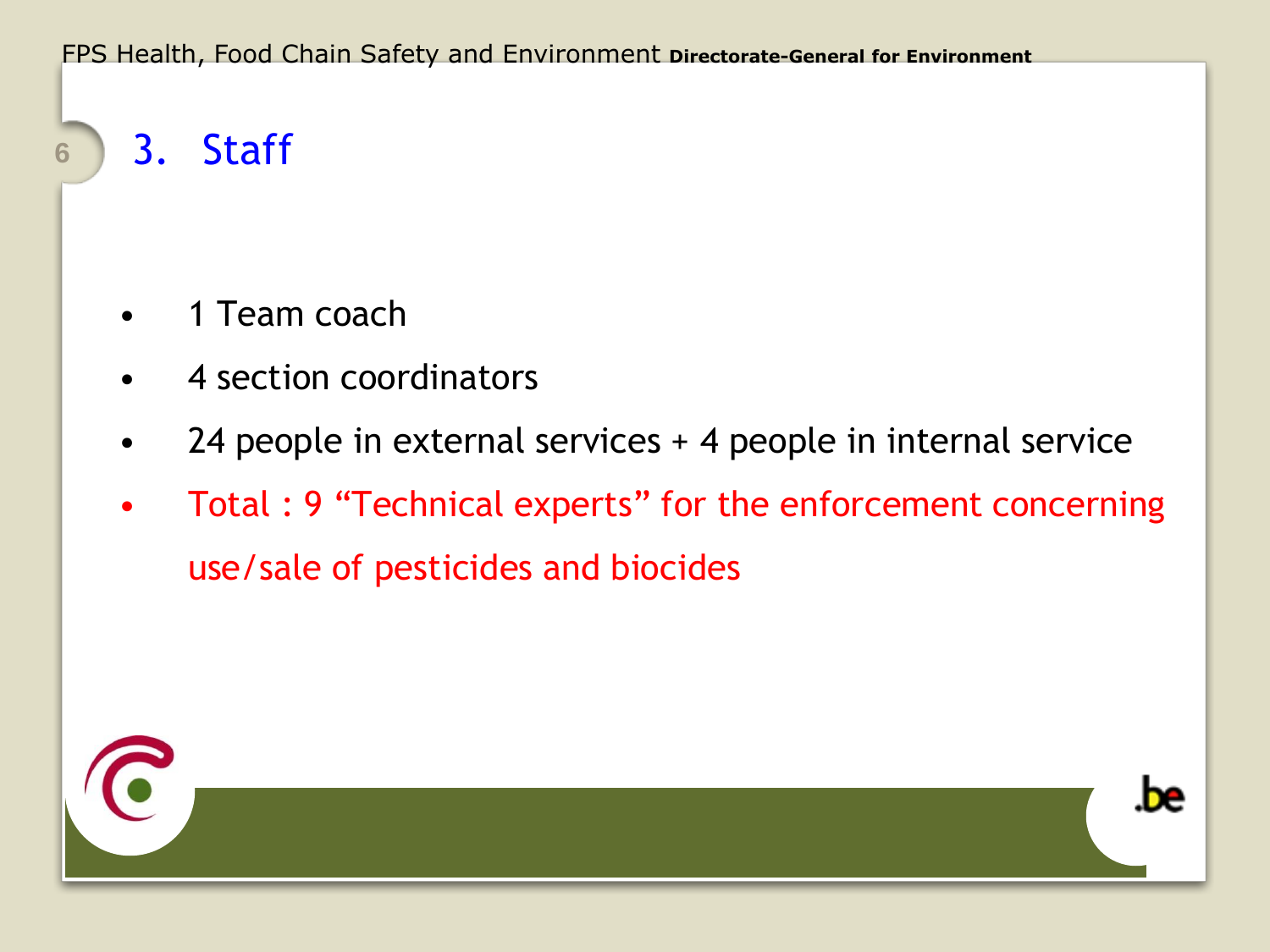# **<sup>7</sup>** 4. Section Biocides/ Product norms act.

#### a. Mean missions

- Preparation of the yearly inspection plan in consultation with the Product Policy Service, and execution thereof.
- Biocides and phytosanitary products (outside the food chain)
	- Vendors and users.
	- Phytosanitary products (Agreement protocol Food Chain Safety Agency)
	- Routine controls and campaigns.
- Other legislations (Stoves, pellets, CLP, …)
- Reporting.



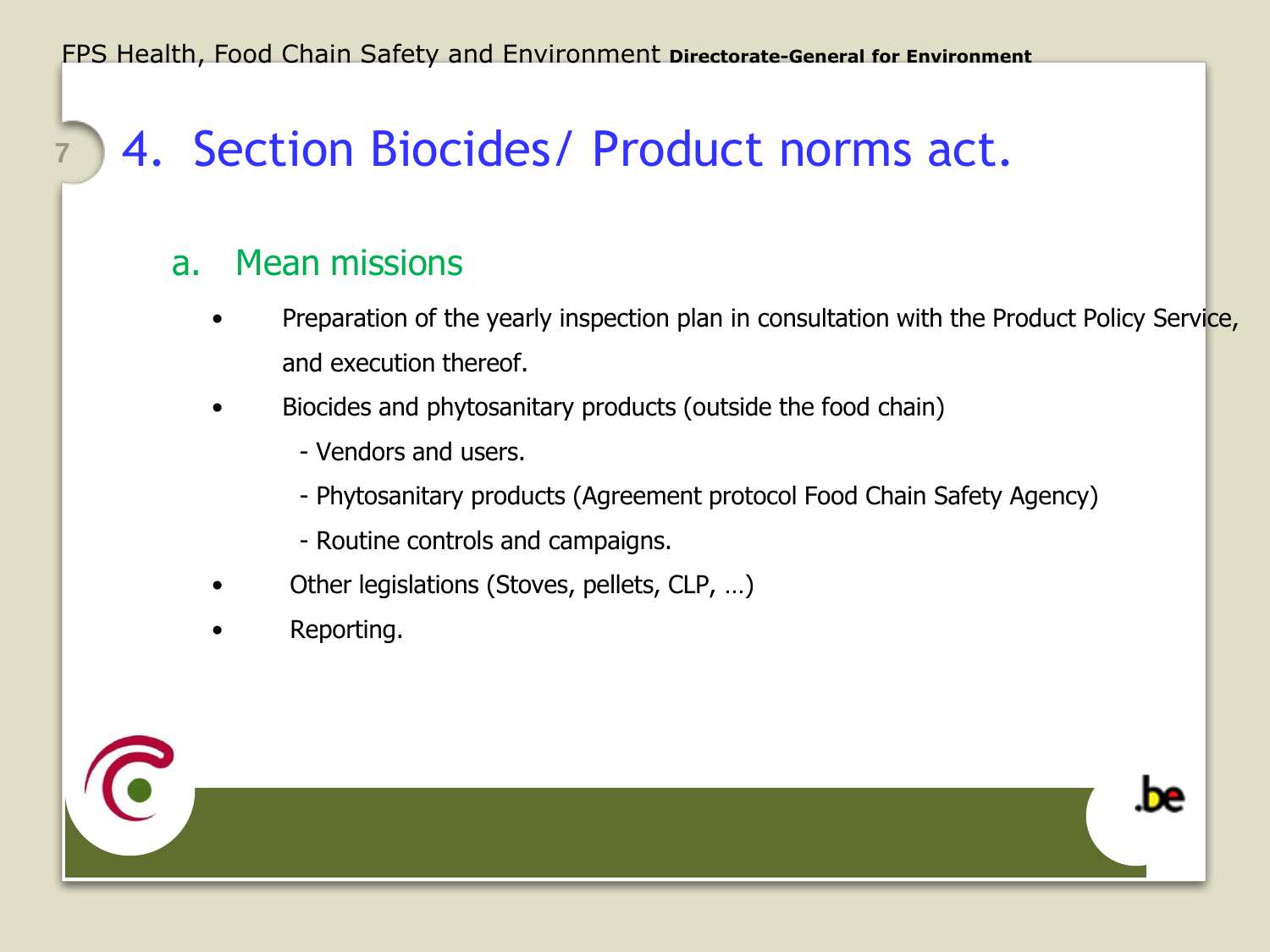# **<sup>8</sup>** 4. Section Biocides/Product norms act.

#### b. Elaboration of the yearly inspection plan

1/ Proposal of the campaigns

- Product Policy Service
- Inspection service
- 2/ Criteria
	- Impact on public health
	- Impact on the environment
	- Illegality level
	- Size of the issue
	- Effect of our actions
	- Obligation level



3/ Approval by the Minister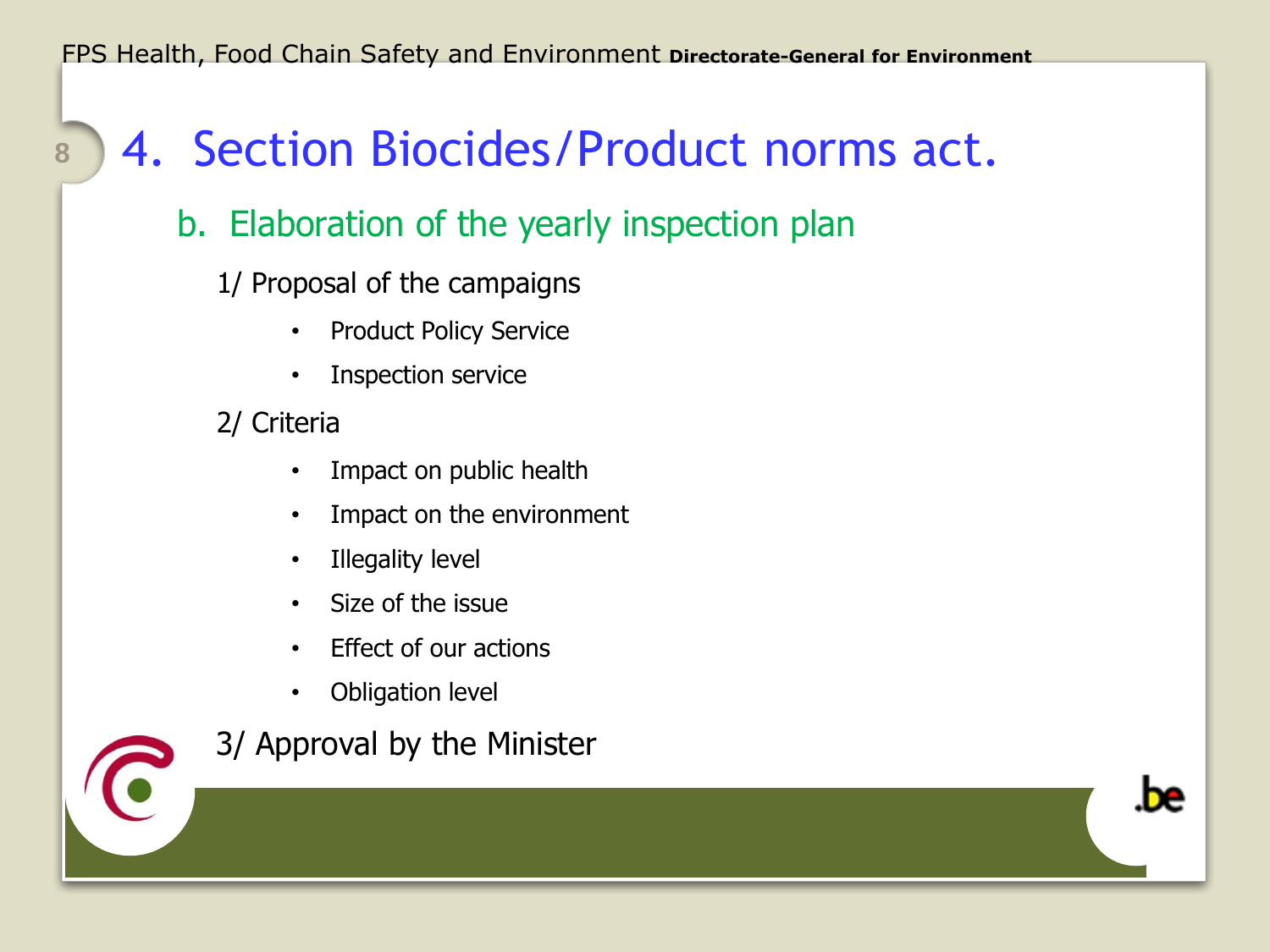#### **9** 4. Section Biocides/ Product norms act

#### c. Control on biocides

- National and European authorizations for the products
- Labelling
- Authorizations of persons and companies
- Traceability (commercial documents)
- Product quality (sampling)
- Sales declarations
- Treatment of complaints, crises management, cabinet demands.



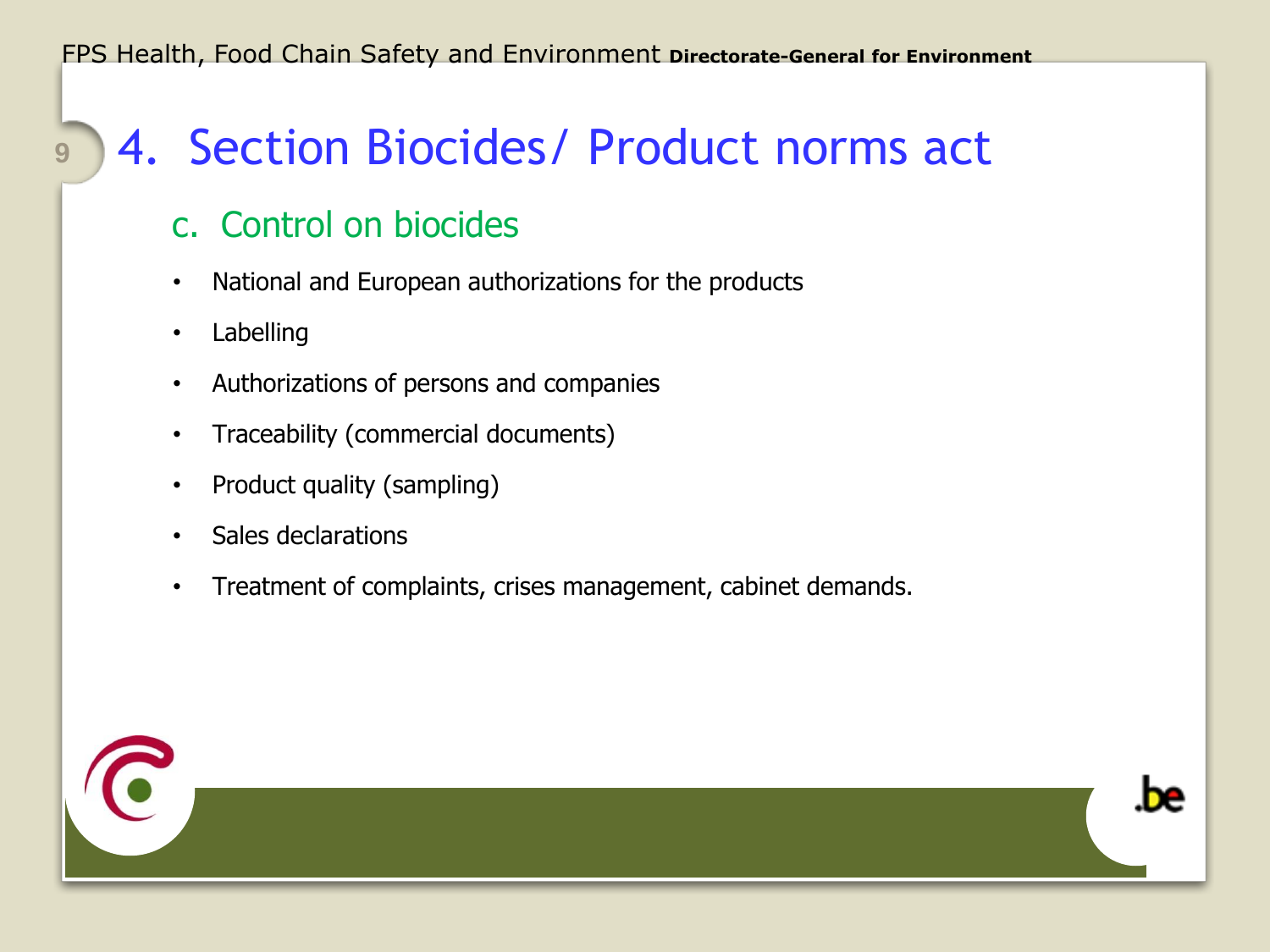#### **10** 4. Section Biocides/ Product norms act

#### d. Controls and sanctions

- 21 December 1998 Act establishing product norms in view of promoting sustainable production and consumption modes and protecting the environment, health and employees
- Sanctions: depending on the gravity of the offense
	- Article  $17 81$
	- Article 17 § 2



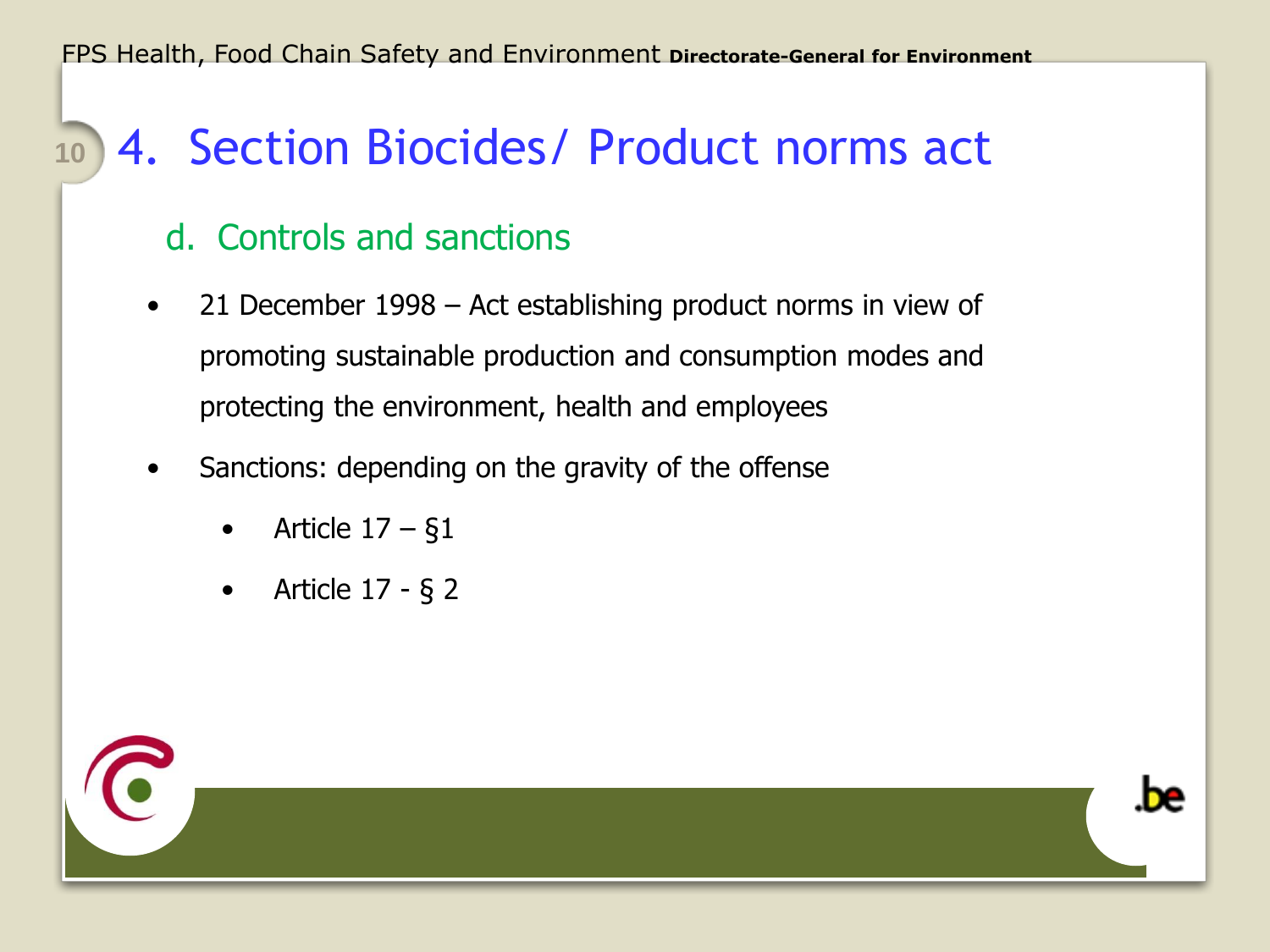# **<sup>11</sup>** 4. Section Biocides/ Product norms act

- e. Overview of the biocides campaigns already performed
	- 2016/2017
	- 2018 (pending)

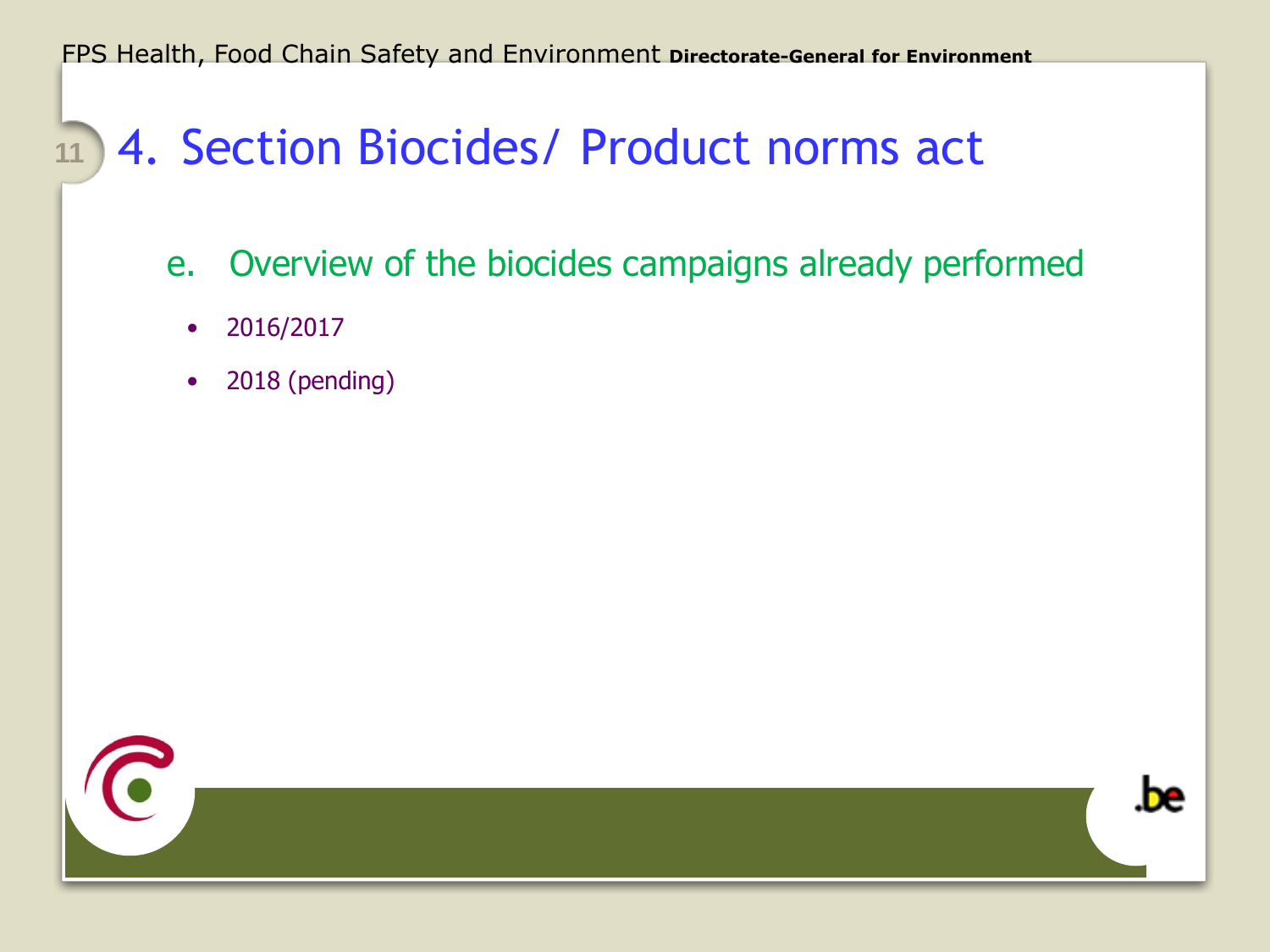### e. Controls in 2016

|                                              | number | warnings | <b>summons</b> |
|----------------------------------------------|--------|----------|----------------|
| Notifications by food chain<br>safety agency | 64     | $\Omega$ | 0              |
| Saddleries (PT2; PT3; PT18<br>et PT19        | 25     | 22       | 0              |
| Rest homes (PT1; PT2; PT4)                   | 27     | 6        | $\Omega$       |
| Pharmacies (PT 1; PT 3; PT<br>18 en PT 19)   | 130    | 3        | 0              |
| Routine controls                             | 1.350  | 75       | 12             |
| <b>Total number</b>                          | 1.596  | 106      | $12 + 126*$    |

.be



**12**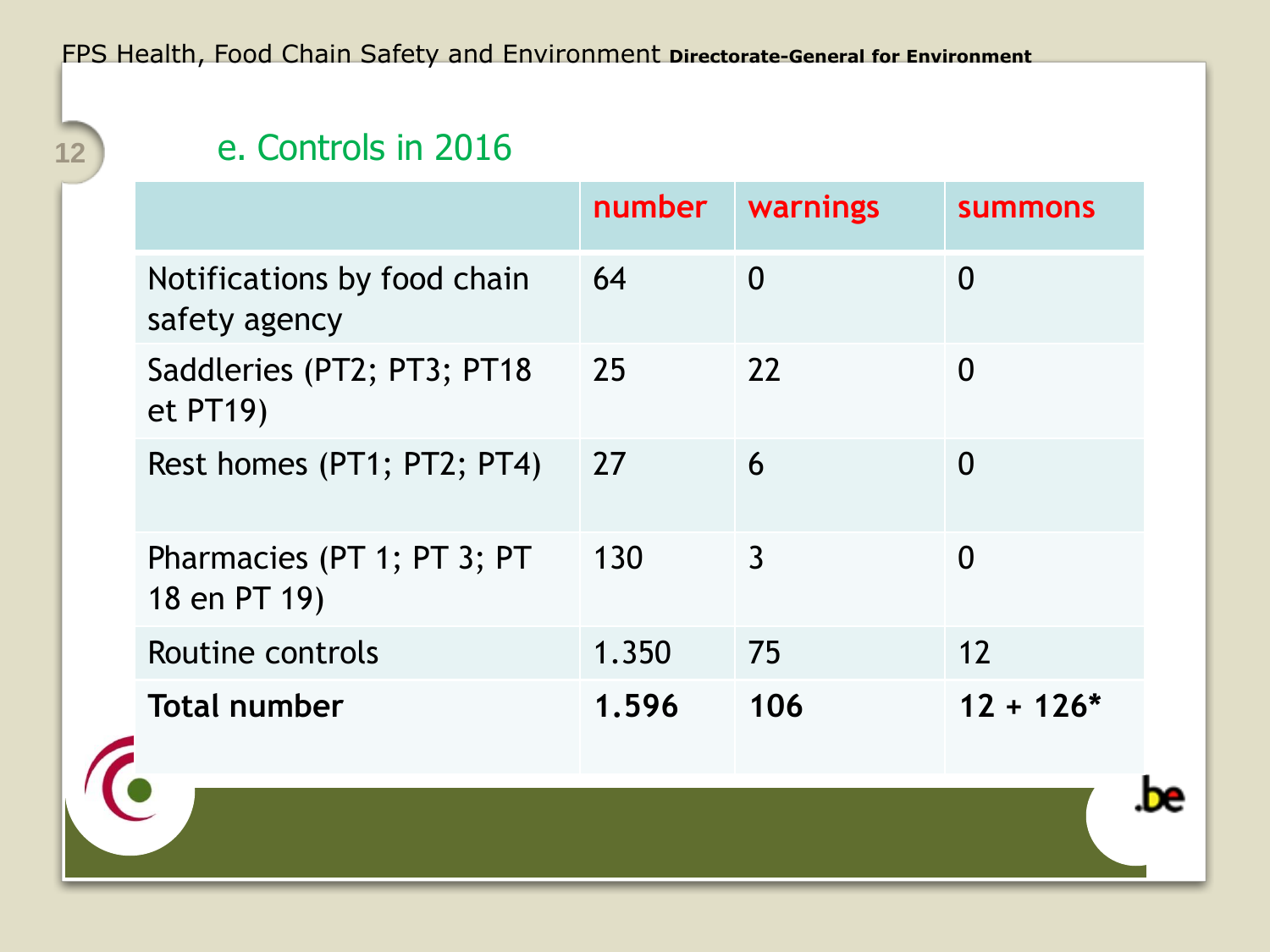#### e. Controls in 2017

**13**

|                                              | number | <b>Warnings</b> | <b>Summons</b> |
|----------------------------------------------|--------|-----------------|----------------|
| Anti-algae (PT2)                             | 41     | $18 (+9)$       | $\overline{0}$ |
| Notifications by Food chain<br>safety Agency |        | $\Omega$        | $\Omega$       |
| Nurseries (PT1, PT2, PT4)                    | 64     | 16              | $\Omega$       |
| Saddleries (PT2; PT3; PT18<br>et PT19)       | 64     | 16              | $\overline{2}$ |
| Tap water (PT5)                              | 37     | 13              | $\Omega$       |
| Routine controls                             | 729    | 160             | 15             |
| <b>Total number</b>                          | 935    | 232             | 17             |

.be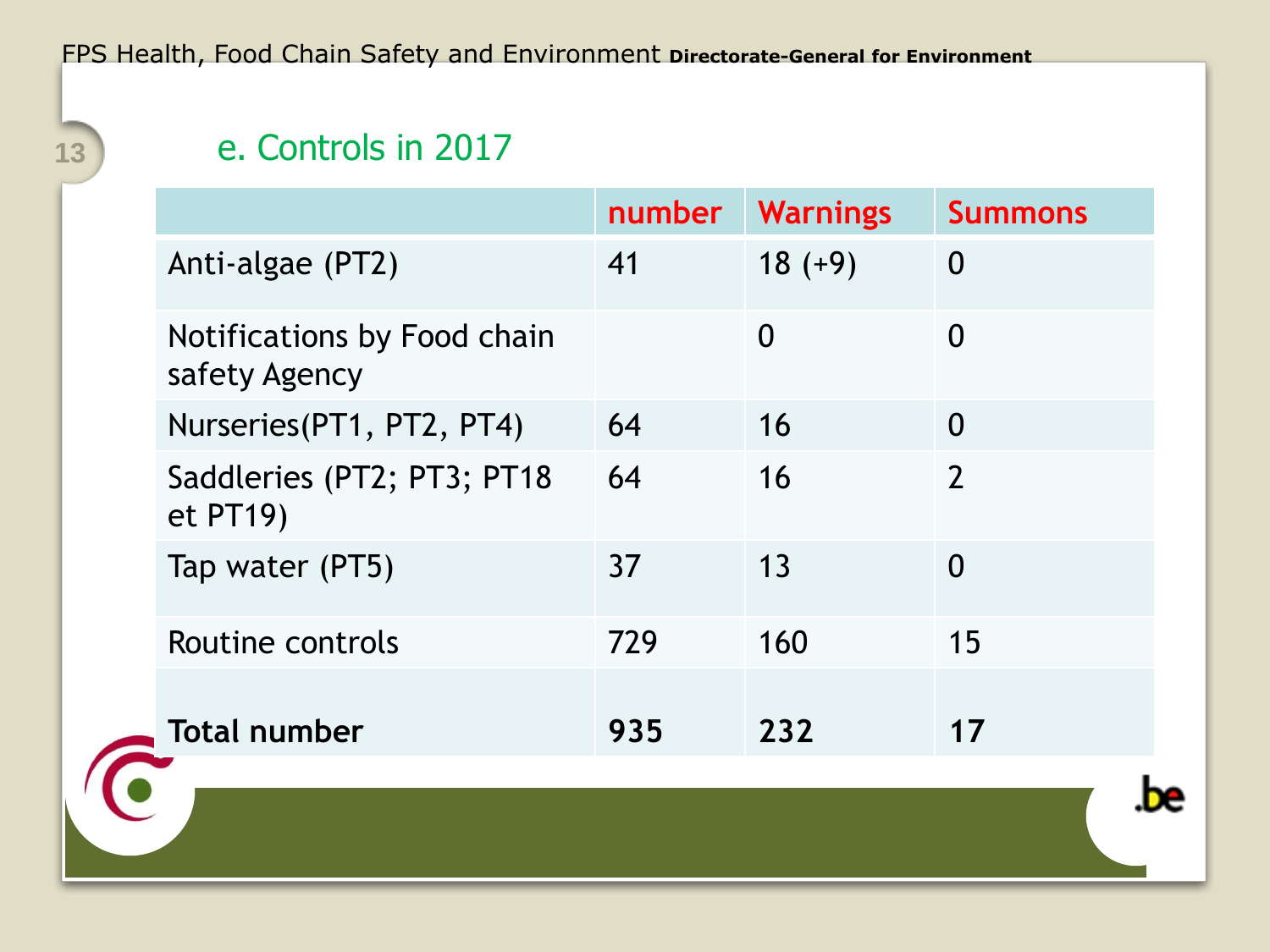### 14 e. Controls in 2018 (pending)

|                                                                | Data on 31/08/2018      |  |
|----------------------------------------------------------------|-------------------------|--|
| Routine controls                                               |                         |  |
| Phytosanitary products/phytolicenses                           | number of nspections    |  |
| Biocides/Horticulture                                          | 1259                    |  |
| Biocides/tap water (PT5)                                       |                         |  |
| Biocides in closed circuit                                     | Number of warnings      |  |
| Notifications by Food Chain Safety Agency                      | 95                      |  |
| Biocides/fumigations                                           |                         |  |
| Biocides (PT2 & PT4) with analyses                             | Number of summons<br>47 |  |
| Unanticipated campaigns (fipronil crisis, treated<br>articles) |                         |  |

.be